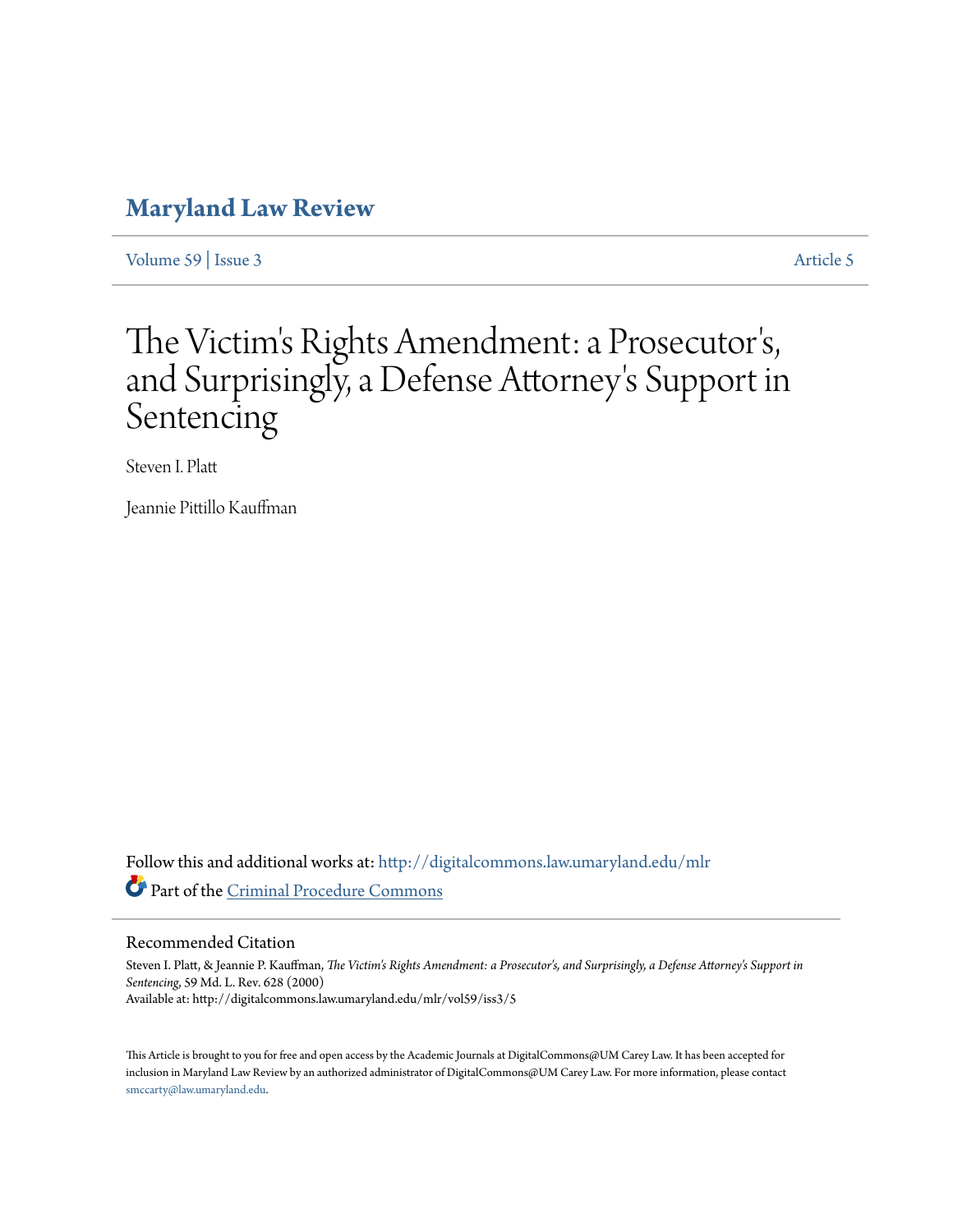## **Comments**

## **THE VICTIM'S RIGHTS AMENDMENT: A PROSECUTOR'S, AND SURPRISINGLY, A DEFENSE ATTORNEY'S SUPPORT IN SENTENCING**

## JUDGE STEVEN I. PLATT\* JEANNIE PITTILLo KAUFFMAN\*\*

#### **INTRODUCTION**

Since the early eighties, prosecutors in Maryland have sought to buttress their arguments for the maximum or lengthy sentences for convicted criminals, by suggesting that the plight of the victims, or in homicide cases, the victim's family, compelled such a sentence under the Victim's Rights Act.<sup>1</sup> This argument,

\*\* J.D., University of Maryland School of Law; B.A., University of Maryland.

1. MD. ANN. CODE art. 27, **§** 780 (1996). The Code states, in part:

(a) *In generaL-In* every case resulting in serious physical injury or death, the victim or a member of the victim's immediate family, or if the victim is deceased, under a mental, physical, or legal disability, or otherwise unable to provide the required information, the personal representative, guardian, or committee, or other family member may, at the request of the State's Attorney and in the discretion of the sentencing judge, address the sentencing judge or jury under oath or affirmation before the imposition of sentence.

*Id.* **§** 780(a). The Code further provides for a presentence investigation and the preparation of a victim impact statement. It states:

(c) Same-Request from court; victim impact statement.-(1) Prior to the sentence by the circuit court of any county to the jurisdiction of the Division of Correction of a defendant convicted of a felony, or a misdemeanor which resulted in serious physical injury or death to the victim, or the referral of any defendant to the Patuxent Institution, the court may order the Division of Parole and Probation to complete a presentence investigation if the court is satisfied that the investigation would help the sentencing process. The burden of establishing that the presentence investigation should be ordered is on the party that requests the investigation.

(2) A presentence investigation shall include a victim impact statement if required under Article 27, **§** 781 of the Code **. . .**

(d) Same--Cases involving death penalty or life imprisonment.-In any case in which the death penalty or imprisonment for life without the possibility of parole is requested under Article 27, **§** 412, a presentence investigation, including a victim impact statement as provided under Article 27, **§** 781 of the Code, shall be completed by the Division of Parole and Probation, and shall be considered by the court or jury before whom the separate sentencing proceeding is conducted under Article 27, **§** 412 or **§** 413.

<sup>\*</sup> Circuit Court Judge for Prince George's County, Maryland, Seventh Judicial Circuit. B.A., University of Virginia; J.D., Washington College of Law, American University.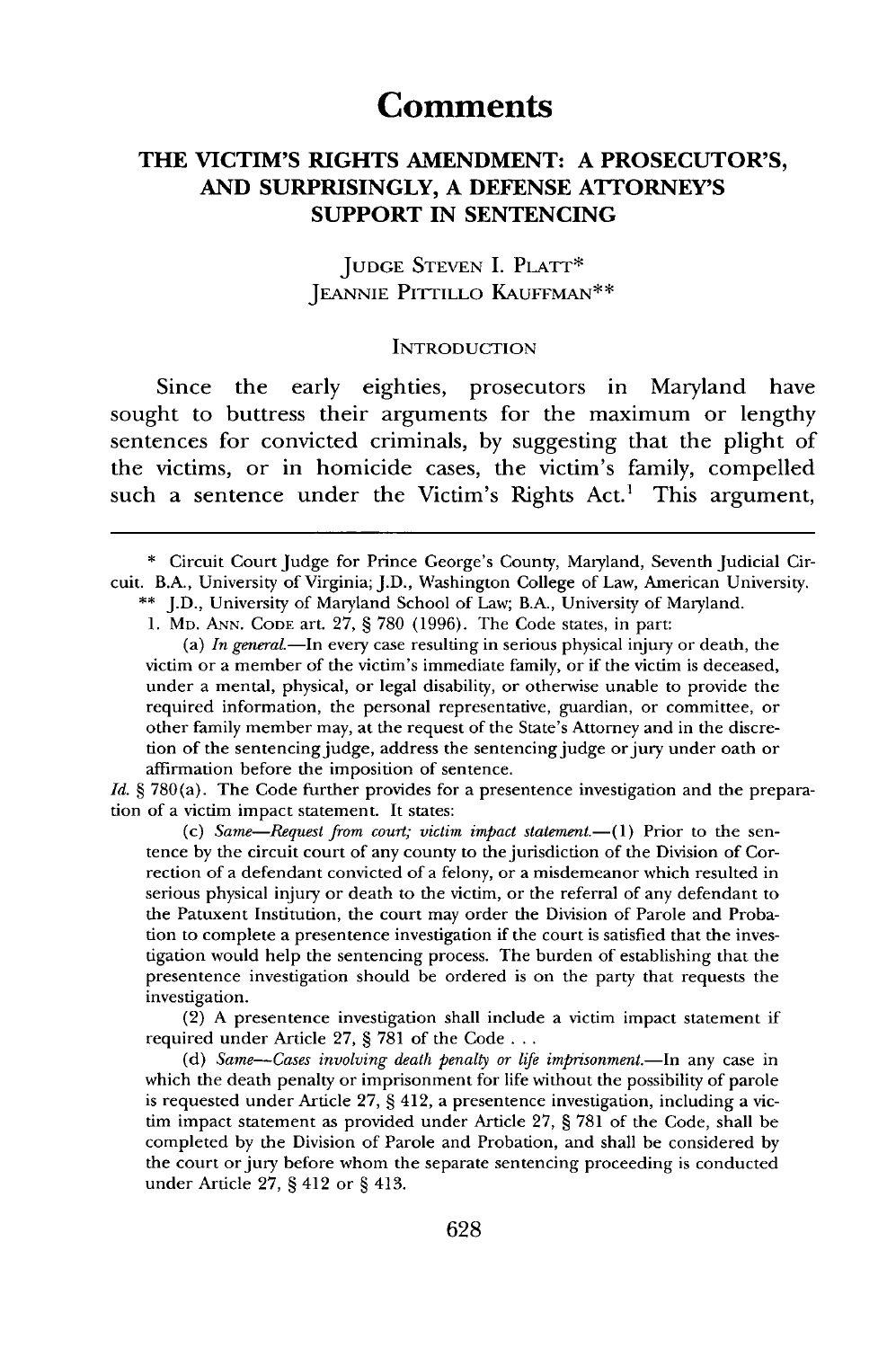no doubt, has been persuasive in a large number of cases.<sup>2</sup>

Interestingly, when the purpose of the Act is closely scrutinized and applied to a number of specific case scenarios, it becomes evident, particularly in post-sentencing and judgment proceedings, that

MD. **ANN. CODE** art. 41, § 4-609 (1997). The Code also specifies under what circumstances a victim impact statement is required, establishes the proper content of an impact statement, and requires the sentencing court to consider the statement:

(a) *Mhen required.-A* presentence investigation that is completed by the Division of Parole and Probation under Article 41, § 4-609 of the Code shall include a victim impact statement, if:

(1) The defendant, in committing a felony, caused physical, psychological, or economic injury to the victim; or

(2) The defendant, in committing a misdemeanor, caused serious physical injury or death to the victim.

(b) When no presentence investigation order.-If the court does not order a presentence investigation, the State's Attorney may prepare a victim impact statement to be submitted to the court and the defendant in accordance with the Maryland Rules of Procedure pertaining to presentence investigations.

(c) *Consideration of statement by court.*-The court shall consider the victim impact statement in determining the appropriate sentence, and in entering any order of restitution to the victim under § 807(c) of this subtitle.

(d) Contents.-A victim impact statement shall:

(1) Identify the victim of the offense;

(2) Itemize any economic loss suffered by the victim as a result of the offense;

(3) Identify any physical injury suffered by the victim as a result of the offense along with its seriousness and permanence;

(4) Describe any change in the victim's personal welfare or familial relationships as a result of the offense;

(5) Identify any request for psychological services initiated by the victim or the victim's family as a result of the offense; and

(6) Contain any other information related to the impact of the offense upon the victim or the victim's family that the court requires.

*(e) Deceased or incompetent* victim.-If the victim is deceased, under a mental, physical, or legal disability, or otherwise unable to provide the information required under this section, the information may be obtained from the personal representative, guardian, or committee, or such family members as may be necessary.

MD. **ANN. CODE** art. 27, § 781 (1996).

*2. See* Ball v. State, 347 Md. 156, 192-93, 699 A.2d 1170, 1189-91 (1997) (upholding the trial court's sentence of death and rejecting the appellant's argument that the testimony of the victim's mother, which extended beyond the crime's impact on immediate family members, was improper); Cianos v. State, 338 Md. 406, 413, 659 A.2d 291, 295 (1995) (declaring that "trial judges *must* give appropriate consideration to the impact of crime upon the victims"); Evans v. State, 333 Md. 660, 688-89, 637 A.2d 117, 131-32 (1994) (rejecting the appellant's argument that the written victim impact statement made by the victim's sister was unduly inflammatory thereby rendering the trial "fundamentally unfair" so as to deny the appellant due process); Ingoglia v. State, 102 Md. App. 659, 669-71, 651 A.2d 409, 413-15 (1995) (concluding that consideration of the recommendation of the victim's mother is "within the sentencing court's prerogatives"); Hurley v. State, 60 Md. App. 539, 564, 483 A.2d 1298, 1311 (1984) (noting that "[i]n assessing the gravity of the offense, a proper consideration is the effect the crime has had upon the victims").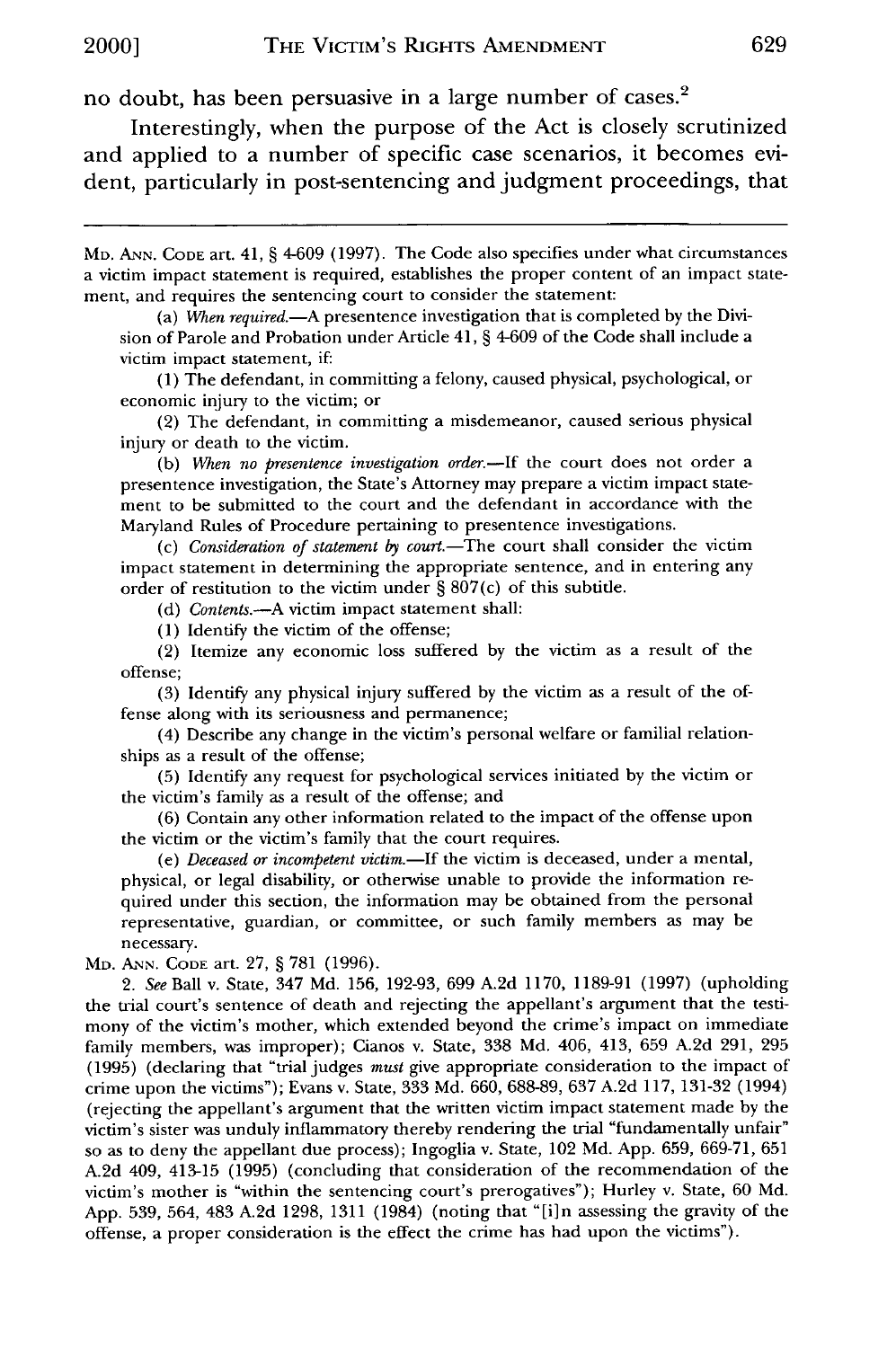the Act may also be applied in a manner that supports a defense attorney's argument for a reduction or modification of sentencing.<sup>3</sup> Despite the fact that the legislative history of the Act does not reflect any intent or even mention that its purpose might include an application to benefit a sentenced defendant to reduce his sentence,<sup>4</sup> interpreting the Act in this manner is consistent with its stated purposes as explained in Maryland case law.5

#### I. **BACKGROUND AND** HISTORY

In 1982, the Maryland General Assembly passed legislation in response to the growing concern of crime victims, who felt they were being treated poorly by the criminal justice system.<sup>6</sup> This legislation, now part of the Maryland Code, authorizes a "Victim Impact Statement" to be submitted to the judge along with the Pre-Sentence Investigation Report prior to the sentencing of a defendant.7 The Code also specifically provides for victims to be able to make an oral statement to the judge at the time of sentencing.<sup>8</sup>

In fact, a victim and/or a family member of a victim are given the opportunity to testify orally before sentencing. The relevant Maryland Code provides:

*<sup>3.</sup> See* State v. Gerhold, No. CT882529X (7thJud. Cir. Ct. Md. Apr. 8, 1999) (considering testimony of a victim's adult children for the purpose of reconsidering a sentence imposed upon their father, who was convicted ten years earlier for the murder of their mother). Maryland Rule 4-345 proscribes the power of Maryland trial courts to revise a sentence in a criminal case as follows:

The court has revisory power and control over a sentence upon a motion filed within 90 days after its imposition  $\dots$  (2) in a circuit court, whether or not an appeal has been filed. Thereafter, the court has revisory power and control over the sentence in case of fraud, mistake, or irregularity, or as provided in section (d) of this Rule. The court may not increase a sentence after the sentence has been imposed, except that it may correct an evident mistake in the announcement of a sentence if the correction is made on the record before the defendant leaves the courtroom following the sentencing proceeding.

MD. RULE 4-345(b).

*<sup>4.</sup> See infra* notes 10-11 and accompanying text.

*<sup>5.</sup> See, e.g., Cianos,* 338 Md. at 413, 659 A.2d at 295 (stating that victim impact statements should be accepted "whenever possible").

*<sup>6.</sup> See generally Hearings on SB 50 Before the Maryland Senate Judicial Proceedings Committee,* 388 Legis. 1982 Sess. (Md.) (testimony in support) (emphasizing the necessity for the courts to take into account the psychological impact of crime on victims when sentencing defendants).

<sup>7.</sup> *See* Victim Impact Statement Act, ch. 494, 1982 Md. Laws 3108, 3109 (codified as amended at MD. **ANN. CODE** art. 41, § 4609 (1997)); MD. **ANN. CODE** art. 41, § 4-609 (1997); *see supra* note 1 (providing the relevant text of section 4-609).

<sup>8.</sup> MD. ANN. **CODE** art. 27, § 780(a) (1996).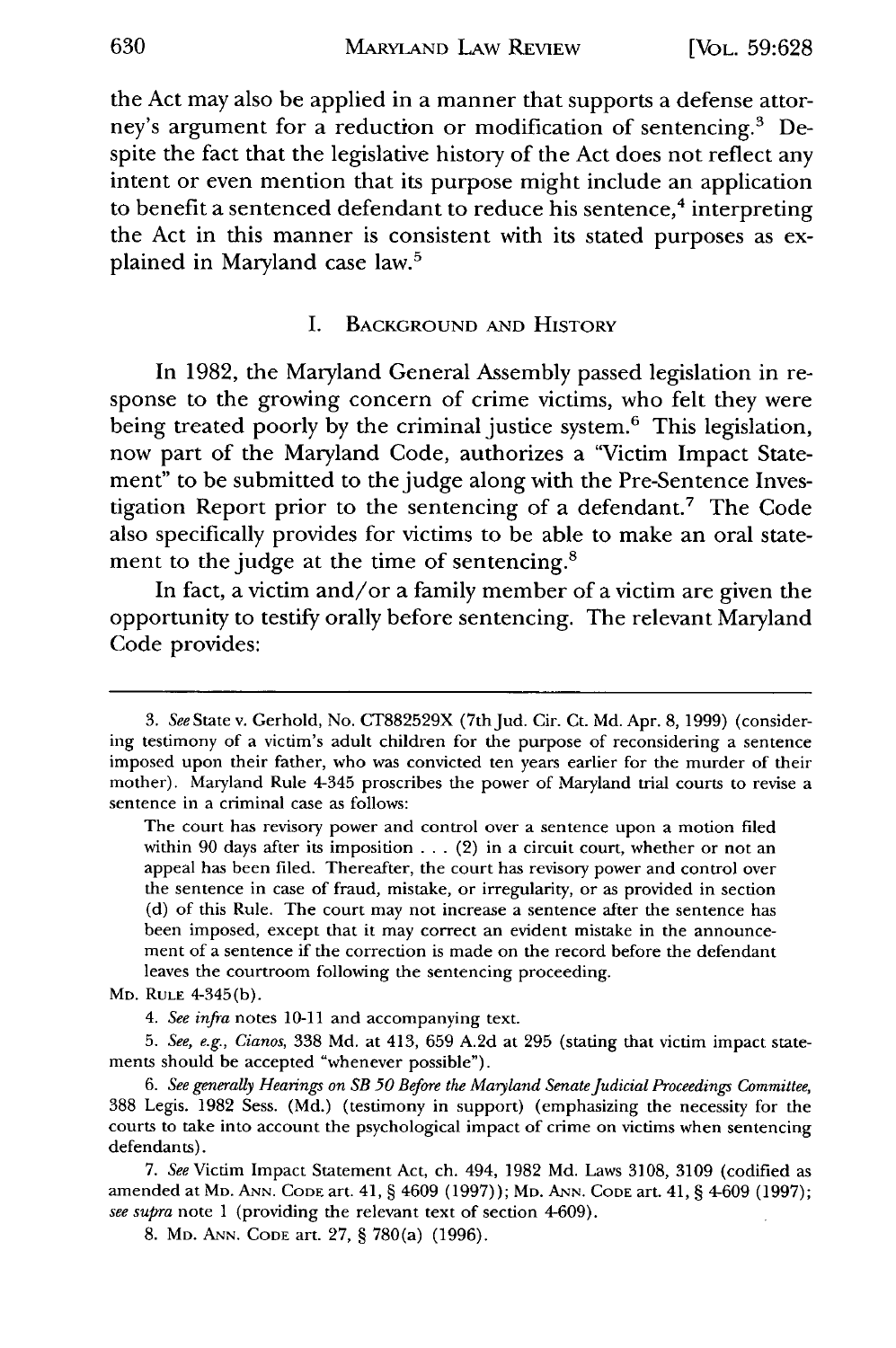In every case resulting in serious physical injury or death, the victim or a member of the victim's immediate family, . . . may, at the request of the State's Attorney and in the discretion of the sentencing judge, address the sentencing judge or jury under oath or affirmation before the imposition of sentence.<sup>9</sup>

On January 19, 1982, a hearing was held before the State Senate Judicial Proceedings Committee where then State Senator John J. Garrity, who later became a judge of the Court of Special Appeals of Maryland, emphasized that the purpose behind the legislation was to provide for greater victim involvement in the sentencing proceedings.<sup>10</sup> The Senator stated that although he realized most judges already give consideration to the impact on victims in determining sentence, "[t]his bill asks that every judge make this consideration .... There should be some place in the sentencing procedure to view the victim with compassion and assess the harm done, . **.** . the extent of that harm should be the factor to be considered when sentencing is  $determined."$ <sup>11</sup>

The Court of Appeals of Maryland has interpreted the legislation to mandate that "trial judges *must* give appropriate consideration to the impact of crime upon the victims."12 Moreover, the court has held that the impact of a crime on the victim or on the victim's family is both "relevant and probative."<sup>13</sup> Because it is unclear how probative testimony from friends of the victim may be, generally any impact testimony given at the time of sentencing is limited to the victim and to close family members.<sup>14</sup>

14. *See* Ball v. State, 347 Md. 156, 198, 699 A.2d 1170, 1190 (1997). In *Ball,* the court was faced with the issue of whether the testimony of the victim's mother was improper due to its references to the impact on those outside the immediate family. *Id.* at 166, 699 A.2d at 1174. A contrast was made between the strict provisions **of** MD. **ANN. CODE** art. 27, § 781(d) (1996) concerning written impact statements in the presentence investigation report, and the oral testimony permitted at the time of sentencing under MD. **ANN. CODE** art. 27, § 780 (1996). *See Ball,* 347 Md. at 193-94, 699 A.2d at 1187-88. The court found that because the victim impact witnesses were testifying "under great emotional strain, **...** in venting their pain and frustration, [they] may make an occasional reference to the impact of the crime on individuals beyond the victim's family." *Id.* at 197, 699 A.2d at 1189.

This situation is not to be confused with the court's comments regarding the submission of victim impact statements by friends and colleagues. Although the court ultimately

<sup>9.</sup> *Id.*

<sup>10.</sup> *Hearing on SB 50 Before the Senate Judicial Proceedings Comm.,* 388 Legis. 1982 Sess. (Md.) (statement of Senator John Garrity).

*<sup>11.</sup> Id.*

<sup>12.</sup> Cianos v. State, 338 Md. 406, 413, 659 A.2d 291, 295 (1995).

<sup>13.</sup> Evans v. State, 333 Md. 660, 687, 637 A.2d 117, 130 (1994) (referring to the court's *obiter dicta* in Lodowski v. State, 302 Md. 691, 490 A.2d 1228 (1985) (examining the legislative history of victim impact statements)).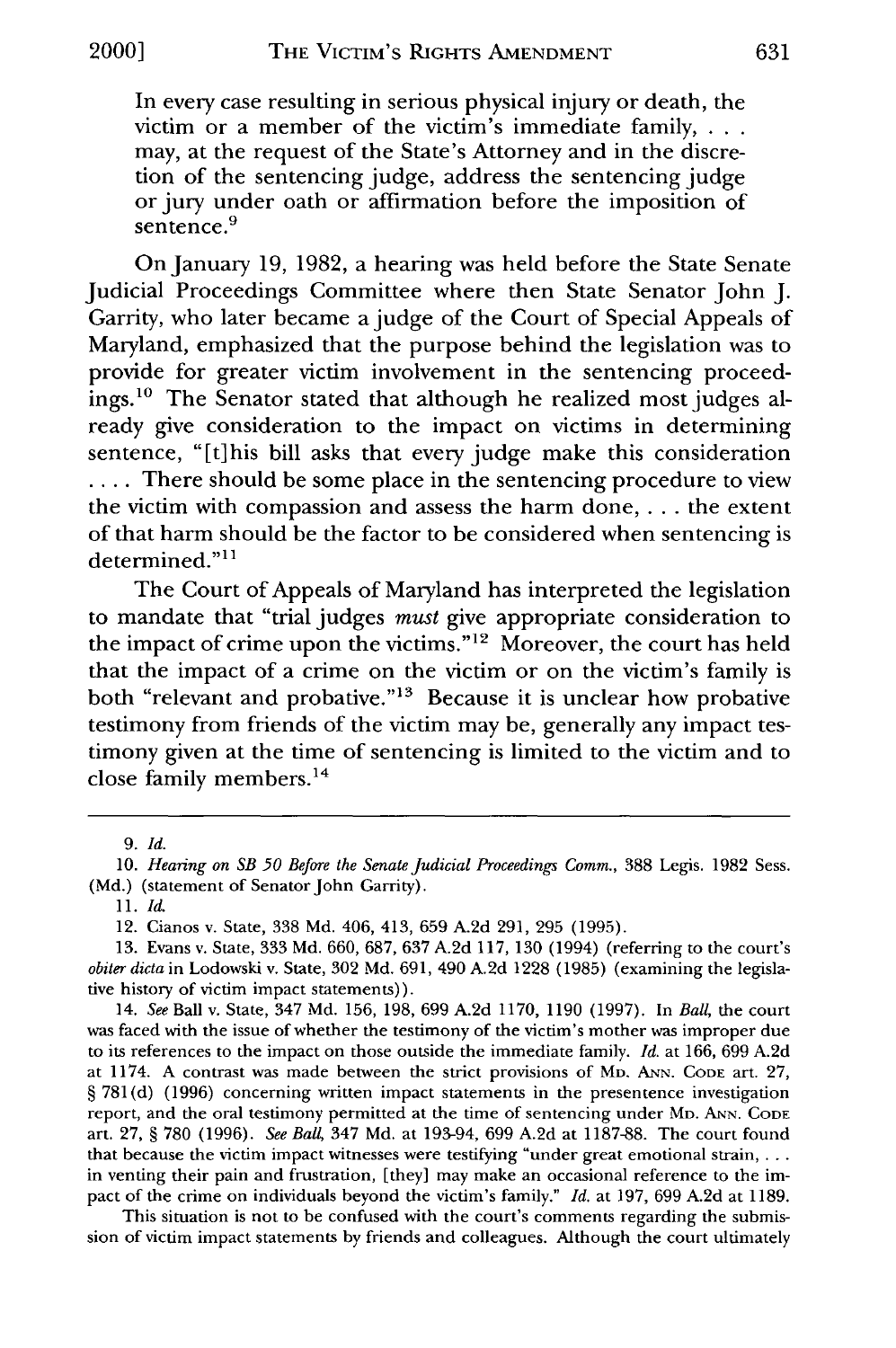Generally, a victim impact statement provides the sentencing judge with a description of the physical, emotional, and psychological effects of the crime.<sup>15</sup> Traditional policy justifications for allowing victim impact statements to be considered **by** the judge at sentencing include: giving victims more control of their lives; satisfying a victim's desire for retribution; and making the criminal sentencing proceeding more fair **by** giving consideration to the victim's needs.16

## II. FACTS AND CIRCUMSTANCES OF THE *GERHOLD* CASE WHERE THE ACT WAS USED TO BENEFIT THE DEFENDANT

Giving consideration to all of the preceding history concerning a victim's right to give oral testimony at the time of sentencing, the Cir-

The court in *Williams v. State,* 342 Md. 724, 679 A.2d 1106 (1996), however, did address this second issue more directly. While the court did not permit the admission of written statements made by friends and colleagues of the victims because they were not properly "incorporated as part of a [presentence investigation] prepared pursuant to § 4-609(d)," the court stressed that "we do not mean to rule out the possibility that information from friends or colleagues of a victim might be considered in the sentencing phase of a death penalty case." *Williams,* 342 Md. at 763, 679 A.2d at 1126. The court noted that the Division of Parole and Probation has "wide latitude in preparing such reports," however, "the only written victim impact statements that are admissible in death penalty cases are those made part of a [presentence investigation] prepared by the Division of Parole and Probation as authorized by Art. 41, § 4-609(d)." *Id.* at 763, 679 A.2d at 1126.

The court distinguished *Williams* from its earlier decision in *Reid v. State,* 302 Md. 811, 490 A.2d 1289 (1985), in which the court had declared that the then controlling statute, MD. ANN. CODE, art. 41, § 124 (1982) (recodified as MD. ANN. **CODE** art. 41, § 4-609 (1990)), "does not prevent additional statements or comments from being offered whether by the victim, his family or the State's Attorney." *Reid,* 302 Md. at 821, 490 A.2d at 1294. In *Williams,* the court stated that the reasoning in *Reid*

does not apply in the instant case. *Reid* was not a death penalty case. As we have explained, the admissibility of victim impact statements in death penalty cases is specifically governed by Art. 41, § 4-609(d), which requires that the Division of Parole and Probation prepare a PSI and victim impact statement in every death penalty case. Our decision in *Reid* was based on a prior version of the PSI statute which did not include the provision mandating the preparation of a presentence investigation and victim impact statement by the Division of Parole and Probation in all capital cases.

*Williams,* 342 Md. at 764, 679 A.2d at 1126.

15. *See generally* Ilana Subar, Note, *Emphasizing Victims' Rights at the Sentencing Phase of Criminal Proceedings,* 55 MD. L. REv. 722 (1996) (reviewing *Cianos* and commenting on the history of victim impact statements).

*16. See id.* at 726 n.26 (citing Michael A. Johnson, Note, *The Application of Victim Impact Statements in Capital Cases in the Aftermath of Booth v. Maryland: An Impact no More?, 13 T.* MARSHALL L. REv. 109, 113-15 (1988))

did not have to decide the issue of whether such statements constituted proper victim impact evidence, it stated that "[e]ven if we were to agree with Appellant that the letters from friends and colleagues were not proper victim impact evidence .... it would be of no favorable consequence to Appellant" due to the fact that the letters were never even offered into evidence by the State. *Id.* at 194, 699 A.2d at 1188.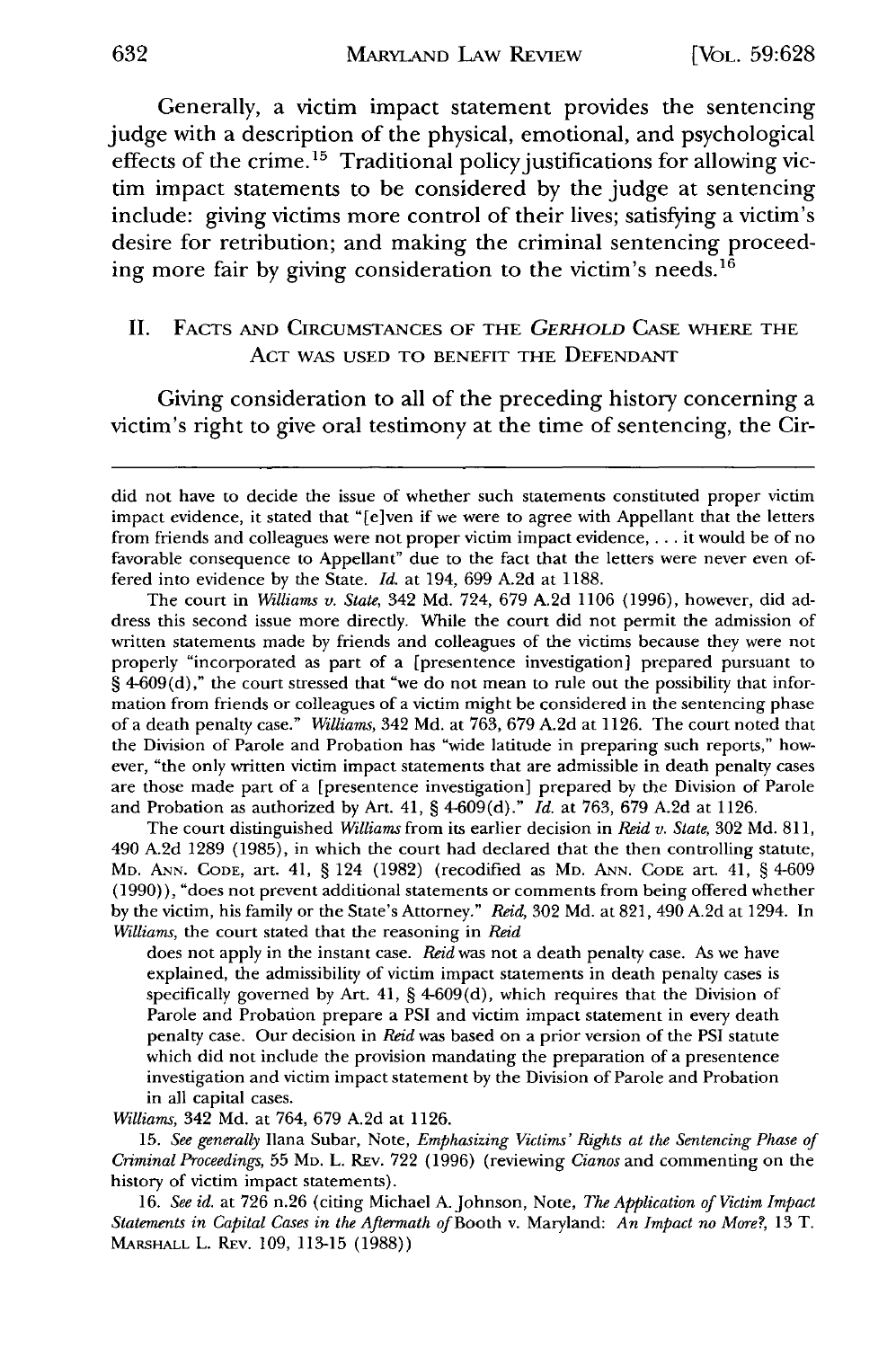cuit Court for Prince George's County was recently presented with a set of unusual circumstances that opened the door for the court to apply the Maryland Victim's Rights Amendment in a manner that was mutually beneficial to the defendant and to the family members of the victim.<sup>17</sup> This opportunity presented itself by way of a Motion for Reconsideration/Modification of Sentence filed by counsel on behalf of a defendant who had been convicted and sentenced for the murder of his wife, ten years earlier. The facts of the original case are as follows:

*The Defendant, Lee Drury Gerhold, was married to Virginia* Gerhold, the victim in this case.<sup>18</sup> On Wednesday evening, Febru*ary 7, 1968, the children of the Defendant, and his then wife, Virginia Gerhold, were attending a weekly church function. At 7:30 that evening, Virginia Gerhold left the family home on Riggs Road in Adelphi, Maryland to pick up the children from the church event. Neighbors observed Virginia Gerhold leaving the home in her white Ford station wagon. This was the last time Virginia Gerhold was seen alive.*

*At 10:30 P.M., February 7th, the Defendant, Lee Drury Gerhold, reported to the police that his wife was missing and had failed to return home with the children. On the morning of February 8, 1968 Prince George's County police officers began conducting a search for Virginia Gerhold and shortly thereafter discovered her car at 2402 Mistletoe Place, a dead-end street in Adelphi, Maryland. Virginia Gerhold's body was discovered in the backseat. It appeared as if she had been sexually assaulted. Upon an autopsy, it was determined that the victim had died from two gunshot wounds, one to the head and one to the chest. The autopsy also revealed evidence of strangulation and lacerations on Virginia Gerhold's face, and on the back of her head. The facial lacerations were consistent with the type of injuries that could be inflicted by the muzzle of a handgun.*

*During the time immediately leading up to the death of Virginia Gerhold, the Defendant, Lee Gerhold, was involved in an extramarital affair with a woman who had become pregnant with his child. At the time the murder of Virginia Gerhold occurred, the Defendant was dining with his mistress at a restaurant in Prince Georges County.*

*For the next twenty years, the murder of Virginia Gerhold went unsolved. The Defendant went on with his life, married his pregnant girlfiend, whom he later divorced. Then in May of 1974, the Defendant married Helen Louise Janis who became his third wife.*

**<sup>17.</sup>** *See* State v. Gerhold, No. **CT882529X** (7thJud. Cir. Ct. **Md.** Apr. **8, 1999)** (ruling on a Motion for Reconsideration of Sentence pursuant to MD. RULE 4-345).

**<sup>18.</sup>** *See id.* at **2-5.** Those paragraphs following in the text, which are italicized come from this same cite.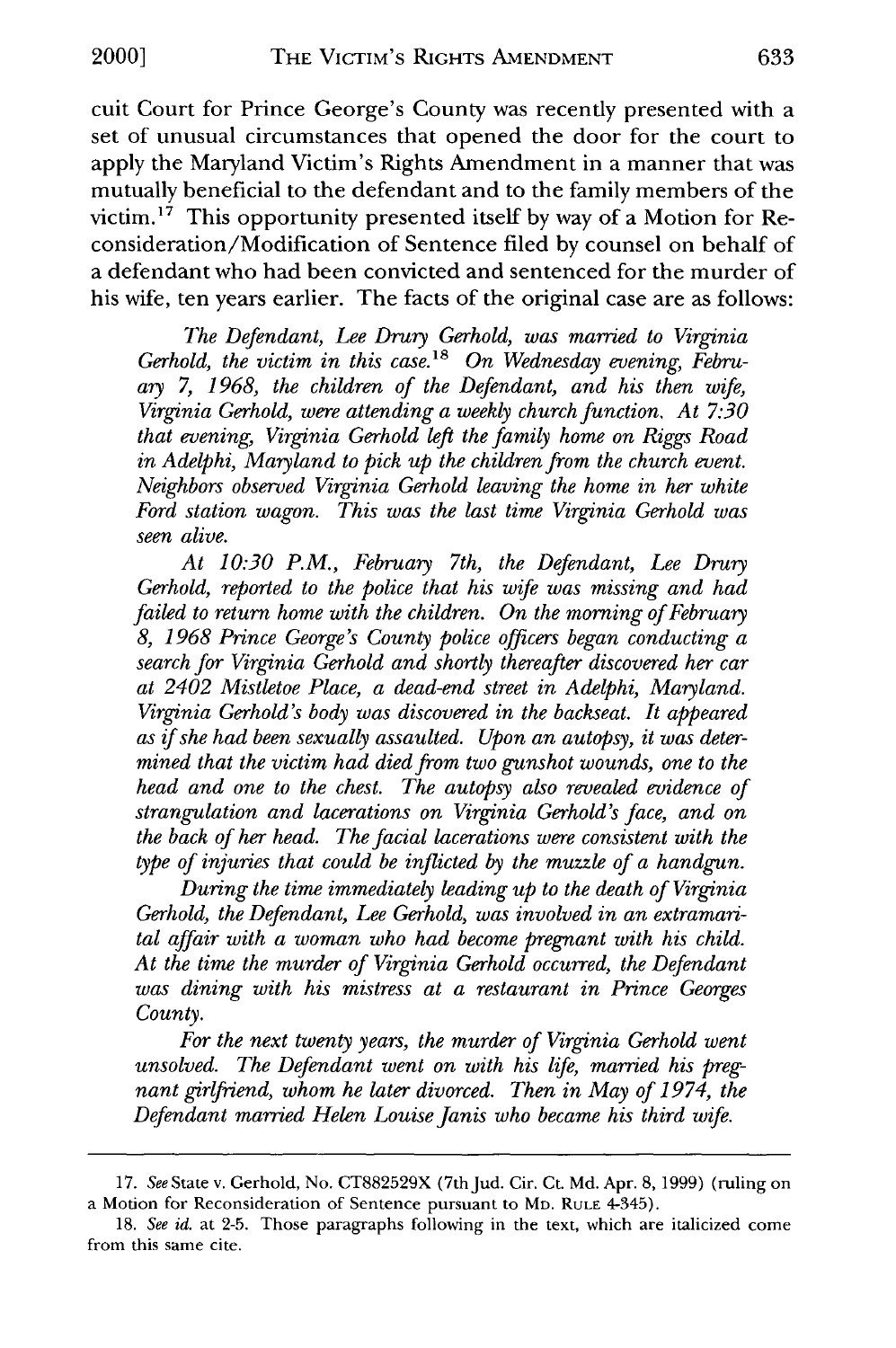*In November of 1988, the Baltimore City Police Department arrested a man by the name of Gordon Gaskins for Possession of A Firearm. After agreeing to cooperate with the authorities, Gaskins informed the police that Gerhold had made an attempt to solicit him to murder his first wife, Virginia, in 1968. Because Gaskins was arrested and incarcerated for a different offense after contracting to perform the 1968 murder, he was unable to perform the contract killing on Virginia Gerhold. As a result, the Defendant resorted to hiring someone else to carry out the killing. Although Gaskins was unable to carry out the 1968 killing of Virginia Gerhold, he admitted to police that he was currently in negotiations with the Defendant concerning the possibility of contracting for the murder of his third wife, Helen Louise Janis Gerhold.*

*Prince George's County Police shortly thereafter arrested the Defendant for the murder of Virginia Gerhold. After his arrest, the Defendant admitted to having initially hired Gaskins. Upon becoming aware of Gaskins' incapacity as a result of his incarceration to execute the contract, he later hired an individual known as "Gangster Webster" to kill his first wife. According to the Defendant, he had paid Gangster Webster \$5,000 for the hit. Lee Gerhold then confessed that he had his first wife murdered in 1968 because of the pressure he was under from his then pregnant girlfriend to get a divorce. Because the Defendant believed that a divorce would cause his friends to look down upon him, he decided to have his wife murdered.*

*In 1989 the Defendant was charged and ultimately convicted of the 1968 murder of his first wife in Prince George's County. He was thereafter charged with the Solicitation of Murder of his third wife, Helen Gerhold, in the Circuit Court for Baltimore City. Quite understandably, Helen Gerhold soon filed for divorce, preferring a more conventional dissolution of her marriage than that which appeared historically to be the Defendant's technique of choice to end his marital relationships.*

*The investigation into Defendant Lee Drury Gerhold's Solicitation of Murder of Helen Gerhold in Baltimore City revealed taped conversations between the Defendant and Gaskins, in which a* vari*ety of methods were suggested by Lee Drury Gerhold to eliminate his third wife. These included the possibility of a drowning or a hit and run accident. The Defendant rejected the suggestion of a shooting out offear that it would be too similar to the method used to kill his first wife. Despite the fact that Lee Drury Gerhold was given two chances to call off the hit by Gaskins acting as a confidential informant, he failed to do so.*

On December 20, **1988,** the defendant, Lee Drury Gerhold was indicted **by** a grand jury in the Circuit Court for Prince George's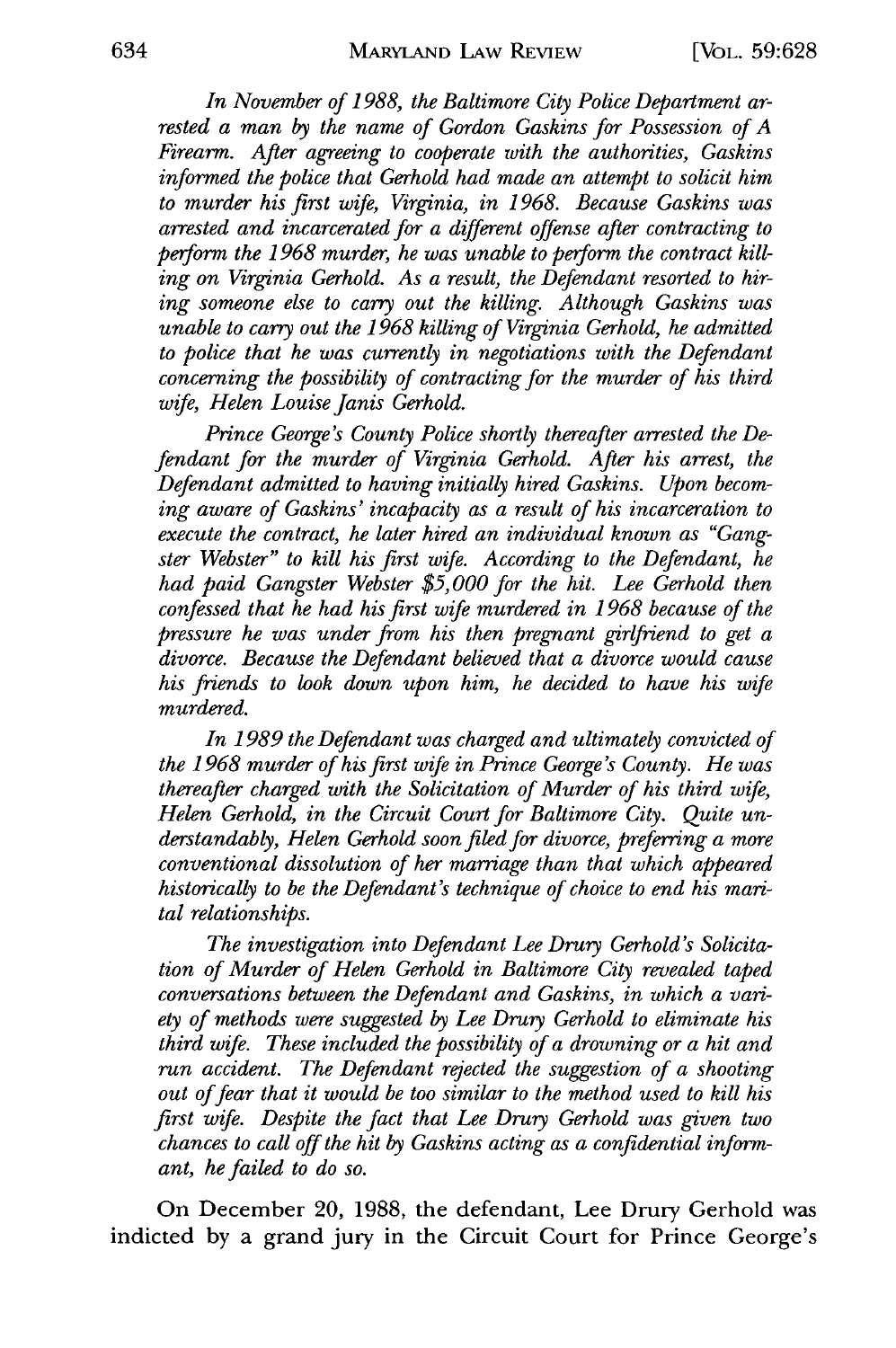County, Maryland for the murder of his first wife, Virginia Gerhold. **19** On April 24, the defendant entered a plea of Guilty to Count 1 of the Indictment, "First Degree Murder as an Accessory Before the Fact."20 On July 11, 1989, the defendant was sentenced to a term of imprisonment of his natural life with all but fifty years suspended, and credit for time served to that date by the Honorable Judge Howard S. Chasanow, then sitting as a Judge of the Circuit Court for Prince George's County.21 On July 18, 1989, a timely Motion for Reduction of Sentence was filed. On November 21, 1989 an Order of Court, by Judge Chasanow, was entered, to hold the Motion for Reduction of Sentence sub curia where it remained for a period of ten years. $22$ 

In 1999, the defendant sought mercy from the successors to the original sentencing judges in both the Circuit Court for Prince George's County and the Circuit Court for Baltimore City in the form of reductions of the separately negotiated sentences he received in both those courts for the murder of his first wife in 1968 and the solicitation of the murder of his third wife some twenty years later in 1988.23

### III. **APPLICATION** OF **THE ACT** TO THE *GERHOLD* **CASE**

In early 1990, Judge Howard S. Chasanow, the original sentencing judge of Lee Drury Gerhold, was elevated to the Court of Appeals of Maryland. He had previously reserved ruling on the Defendant's Motion for Reconsideration of his Sentence for the conviction of the murder of his first wife in 1968. His successor, myself, Judge Steven I. Platt, made the decision to grant a hearing on the defense's renewed motion in December 1998. At the hearing, three of the adult children of Virginia Gerhold, the victim in the case, came forth to offer testimony before the court as to whether their father's sentence should be

<sup>19.</sup> *See* State v. Gerhold, No. 18901349 (Baltimore City, 8th Jud. Cir. 1989).

<sup>20.</sup> *Id.*

<sup>21.</sup> *Id.* Judge Chasanow sat on the Court of Appeals of Maryland until August 15, 1999, when he retired.

<sup>22.</sup> The defendant also entered a plea in the Baltimore City case before the Honorable Judge Joseph I. Pines. In this instance, a timely Motion for Reconsideration of Sentence was also filed and held in abeyance by the court. *See Gerhold,* No. 18901349.

<sup>23.</sup> *See* State v. Gerhold, No. CT882529X, at 6-7 (Md. 7th Jud. Cir. Ct. Apr. 8, 1999) (ruling on a Motion for Reconsideration of Sentence pursuant to MD. RULE 4-345); State v. Gerhold, No. 18901349 (Baltimore City, Oct. 20, 1999) (ruling on Motion for Reconsideration of Sentence pursuant to MD. RULE 4-345, from the bench, with no written opinion filed).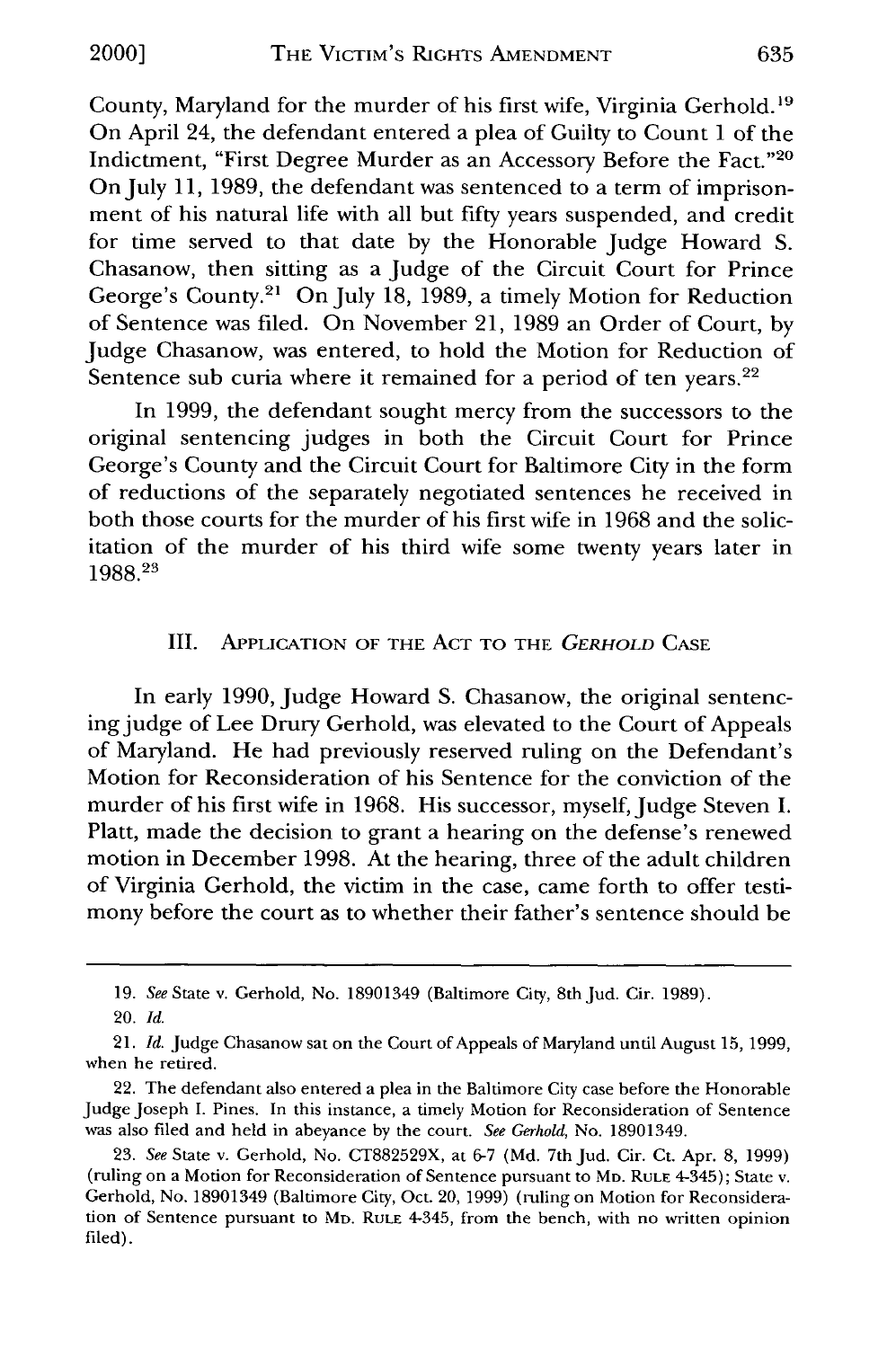reduced.<sup>24</sup> The defendant's two daughters offered statements favoring their father's release.25

The Circuit Court for Prince George's County could find no direct guidance on the issue of what weight to give the wishes of the majority of the deceased victim's children.<sup>26</sup> The court therefore, focused on whether to grant a reduction based upon the statements made by Gerhold's children.<sup>27</sup> These siblings, the court noted, could be viewed as having been either victims of his original crime, because they lost their mother, or at the very least, family members of the victim of Gerhold's crime.<sup>28</sup>

As such, the question became: should the court accord the wishes of the victim's children, the so-called "victim impact testimony" enough weight that it would justify applying the Victim's Rights Act in a manner clearly not contemplated nor even described by anyone in any legislative history of the Act.<sup>29</sup> The answer for the Circuit Court for Prince George's County was yes because that application was consistent with the Victim's Rights Act-to accord the victim or the victim's family deference in considering the sentence of the defendant.<sup>30</sup>

It was the Circuit Court for Prince George's County's opinion that the situation warranted turning the traditional justification and application of the Victim's Rights Act "upside down and inside out."<sup>31</sup> Gerhold's children had already suffered the tragic loss of their mother and the painful reality of having their own father incarcerated for her murder. Because the court could find no other reason for Gerhold to remain incarcerated under the traditional theories of sentencing, it determined that it would be appropriate to accord greater weight, than it would have otherwise, to the wishes of Virginia Gerhold's adult children.<sup>32</sup>

26. *See id.* at 14-15.

*31. Gerhold,* No. CT882529X, at 17.

32. *Id.* at 19. The court declared it to be quite apparent that its decision on the reconsideration of sentence would "neither generally deter nor remove any general deterrence to others contemplating killing their spouses themselves or hiring someone else to do it." *Id.* at 11. Additionally, the court did not feel that "society's condemnation of [the defendant's] most serious and reprehensible crime inherent in his original sentence" would be

<sup>24.</sup> *See Gerhold,* No. CT882529X, at 7-10 (reproducing the testimony of Virginia Gerhold's two daughters).

<sup>25.</sup> *See id.* The transcripted statement of Gerhold's son is not included in the opinion.

<sup>27.</sup> Id. at 16.

<sup>28.</sup> *Id.* The court alternately refers to the daughters of the deceased victim as both "sibling victims" or "surviving victims," as well as simply the "victim's daughters." *Id.*

<sup>29.</sup> *See id.* ("The facts in the instant case virtually stand ... [the] traditional policy justifications [of the Victim's Rights Act] on their head.").

<sup>30.</sup> *See supra* notes 1, 6 and 10 and accompanying text (providing text of, and discussing the purposes behind, the Victim's Rights Act).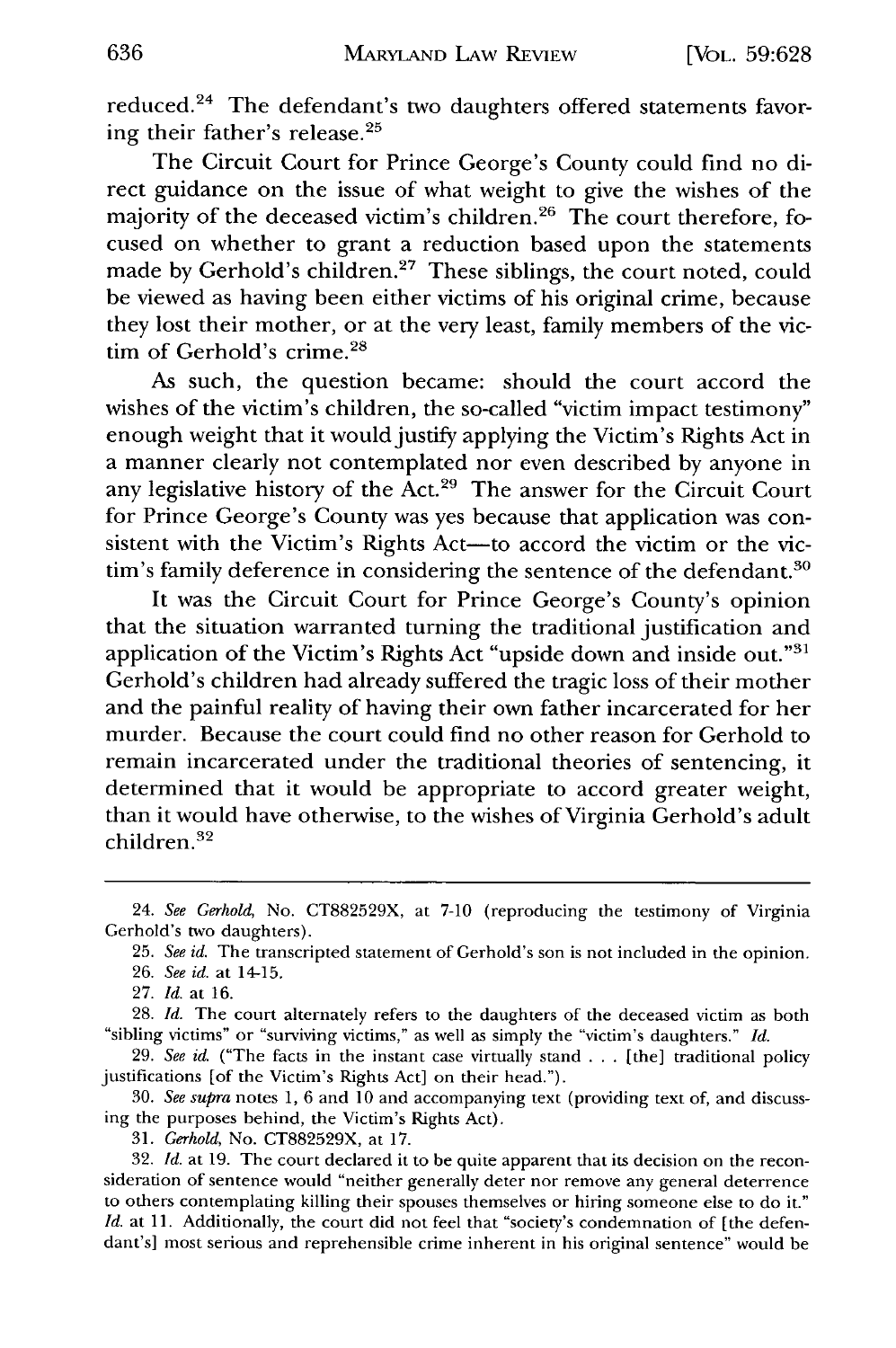Had the children's testimony supported continued incarceration, equal weight would have been given in considering those wishes.<sup>33</sup> The children of Virginia Gerhold, however, felt that their father and they themselves had suffered enough from Gerhold's incarceration.<sup>34</sup> In the mind of the court, the benefit, if any, to the further incarceration of Lee Drury Gerhold in this case was far outweighed by the burden it would continue to have on his children-the victims of the crime.35 The court, therefore, reluctantly ordered a reduction of the Defendant's sentence, concluding that there were no means of extending compassion to his and his deceased wife's children without granting mercy to Lee Drury Gerhold himself.<sup>36</sup> Mercy, the court stated, of which "he is not entitled to or deserving."<sup>37</sup> The Circuit Court for Prince George's County then went on to explain:

Life was unfair to Virginia Gerhold. Her death was not only unfair, it was tragic, traumatic and violent beyond any explanation, which this Court can comprehend. This Court's decision not to hold her murderer accountable to the full extent the law allows is reached very reluctantly. I make that decision only because I view the alternative which is to maintain the status quo as unnecessarily penalizing at least two of the deceased's children and their families for no reason other than to satisfy my own personal and abstract theories of justice. I do not know what Virginia Gerhold would say to this Court if she were able to address me. I do know she instilled in all of her children, who are now adults with children of their own, an incredible capacity to address the very

34. *See id.* at 7-10 (providing the testimony of Virginia Gerhold's daughters).

seriously compromised. *Id.* at 12. Regarding rehabilitation as a theory for sentencing, the court conceded that the question of whether the defendant is "rehabilitated" is not "capable of being answered to a reasonable degree of certainty in this Defendant's or even this member of the Court's lifetime." *Id.* at 13.

<sup>33.</sup> *See id.* at 14 (concluding that none of the traditional theories of incarceration (i.e., deterrence, denunciation of the act, or rehabilitation) would justify reconsideration of the defendant's sentence to warrant reduction, and deducing that "the only basis for further considering Lee Drury Gerhold's request for a reduction .. .is the express desire of his and two of his deceased wife's daughters that he be released").

<sup>35.</sup> The court commented that acceding to the victim's wishes would grant them greater control over their lives. *Id.* at 16; *see also supra* note 16 and accompanying text (discussing the traditional policy justifications for permitting victim impact statements). The court, however, also recognized that the only way that they would have this control was by "injecting [the defendant] back into their lives" and not by the conventional methods of "punishing the perpetrator of the crime and removing him from society and from the victims' lives." *Gerhold,* No. CT882529X, at 16.

<sup>36.</sup> *Gerhold,* No. CT882529X (noting that granting the reduced sentence would not "in the textbook manner, 'satisfy a victim's desire for retribution' in the traditional sense").

<sup>37.</sup> *Id.*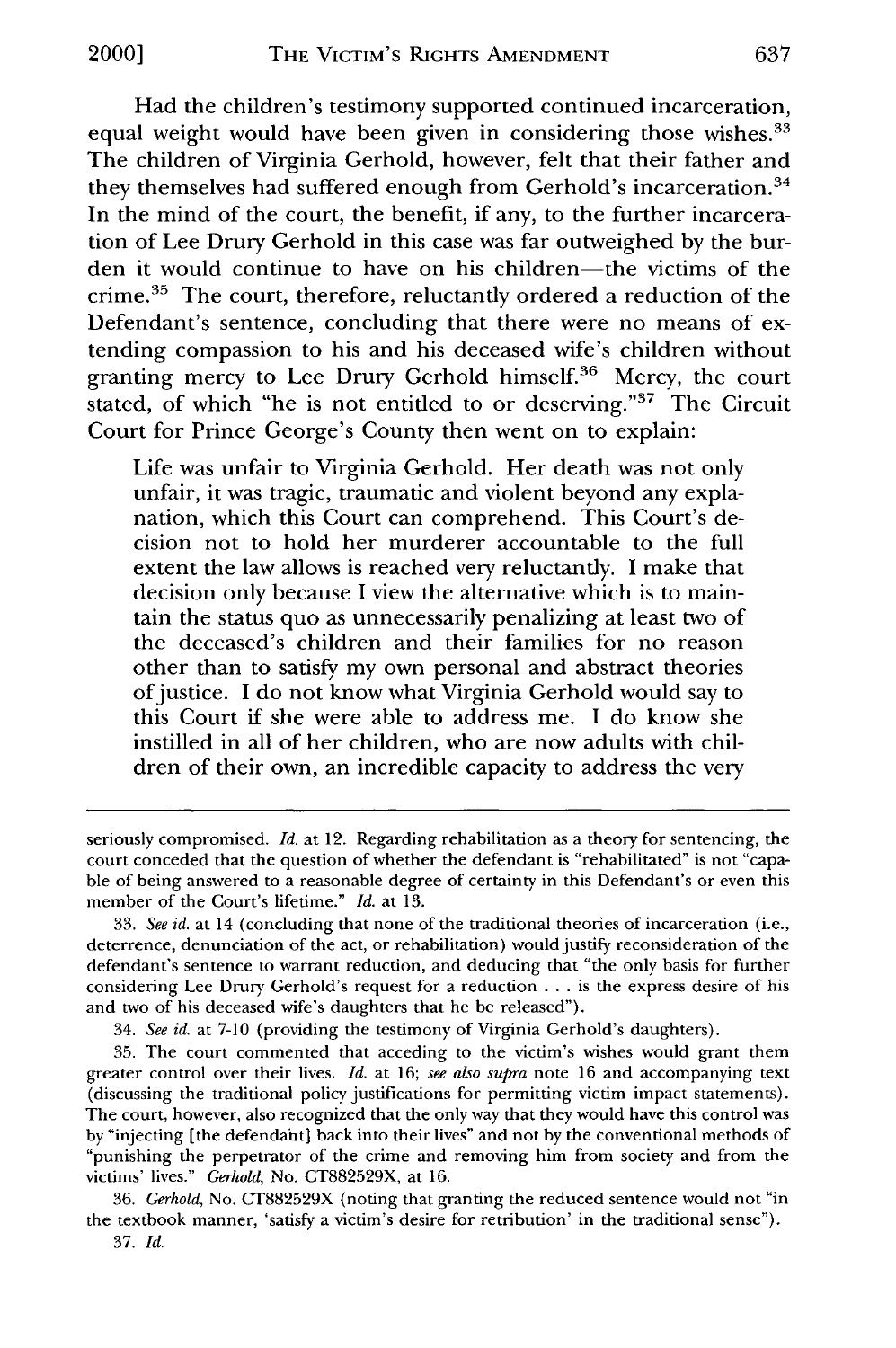complex and emotional issues before this Court with dignity and understanding.

The threshold reality is that the risk is minimal that Lee Drury Gerhold, at the age of 75 and in failing health, will be a danger to anyone in whatever community he is allowed to settle in. The further reality is that he may or may not be "rehabilitated." The final reality is that Lee Drury Gerhold certainly has not been punished proportionately, but that two of the five remaining sibling victims of his crime and their families who were able to speak to this Court asked this Court to extend mercy to their father notwithstanding the loss of their mother at his hand. I am sure that they thought about their decision to speak and write as they did at great length and after reflection concluded that they were not dishonoring their mother's memory in doing so. This Court will therefore not second-guess their decision and I accord it great weight in reaching my own decision in this case. I also note that my decision in the instant case will not free this defendant. In fact he is serving a concurrent sentence as a result of his plea of guilty, conviction and sentence in the Circuit Court for Baltimore City for solicitation of the murder of his third wife Helen Gerhold. This Court has by this decision determined not to legally block the Defendant's release from incarceration in the event that the Circuit Court for Baltimore City determines for these or other reasons to reconsider its sentence in the Defendant's companion case in its jurisdiction.<sup>38</sup>

#### IV. FURTHER ANALYSIS

The Circuit Court for Baltimore City decided not to reconsider its sentence in the companion case.<sup>39</sup> Judge Martin P. Welch of the Baltimore City Circuit Court denied the Motion for Reconsideration filed by Gerhold's defense counsel to reduce the sentence he was concurrently serving for the solicitation of murder of his third wife.<sup>40</sup>

A hearing on the matter was held before Judge Welch on October 20, 1999. For the purpose of this hearing, the State produced its own victim, Gerhold's third wife, in an attempt to lessen the weight the Judge might accord to the children's wishes.<sup>41</sup> Gerhold's third

<sup>38.</sup> *Id.* at 18-19.

<sup>39.</sup> State v. Gerhold, No. 18901349 (Baltimore City Cir. Ct. 1989).

<sup>40.</sup> *Id.* Judge Welch denied Gerhold's motion for reconsideration on the bench on October 20, 1999.

<sup>41.</sup> Telephone Interview with Fred Bennett, Esq., Defense Attorney for Lee Drury Gerhold (Oct. 29, 1999).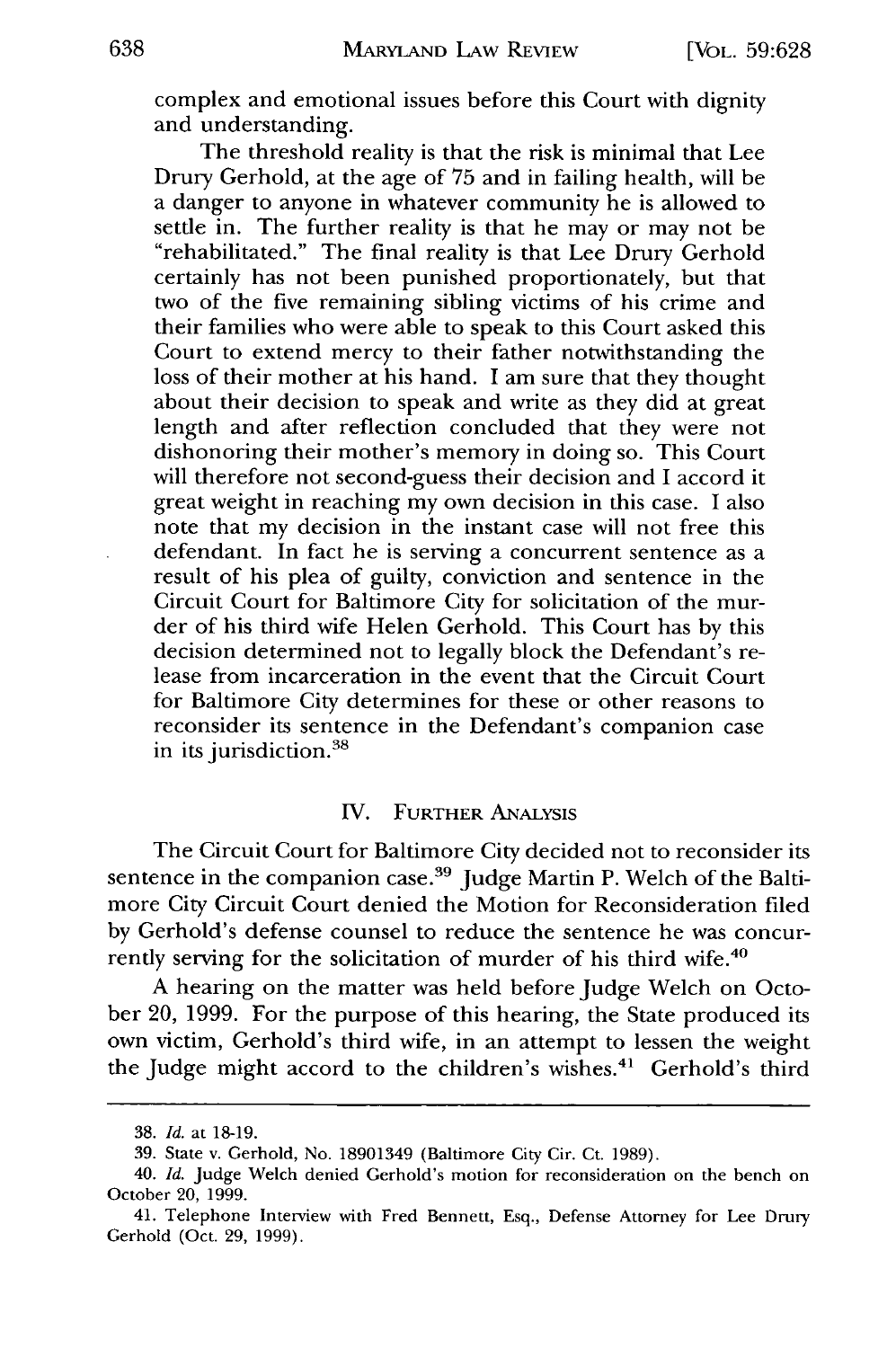wife testified that she was still in fear for her safety.<sup>42</sup> Upon conclusion of the arguments at the hearing, the Judge denied Gerhold's motion for a sentence reduction.<sup>43</sup> Here, it appears that Judge Welch still applied weight to a victim's testimony; only in this case, it was done in the more traditional manner.<sup>44</sup>

The practical limits, and for that matter, the wisdom of the application of the Victim's Rights Act in the non-traditional manner to justify the reduction of an otherwise appropriate sentence have not to date been fully explored and have certainly not been articulated in either legal literature or case law.

The area of family law and domestic violence is one where further development of the appropriateness of the Act has potential. Consider the situation involving a husband who batters his wife. The wife initially decides to file charges against her husband and the couple must appear in court. By the time the designated court date arrives, one of many things may have occurred. Possibly the husband and wife have reconciled. Maybe, after having substantial time to think about it, the wife has come to the realization that if her husband is incarcerated, she will have no way to support herself. In any event, the wifethe victim in the case-requests leniency on the part of the court.

This example raises a troubling question. Should the judge in this case apply the Victim's Rights Act to lessen the sentence of the defendant because failure do so would result in separating a couple who have happily reconciled, or would it place the wife in a situation where she has no place to stay and no way to support herself? Is it the judge's duty to ignore this potential application of the impact statement because the judge believes her own wisdom and experience in the domestic violence arena dictate otherwise? Ajudge may choose to ignore the victim's impact statement expressing a request for leniency toward her husband because she believes that in the long run it is in the victim's best interest to incarcerate the batterer. Is this application of the victim's impact statement, or lack there of, any more justifiable than the manner in which it was applied by the Prince George's County Circuit Court to the facts in the Gerhold case?

<sup>42.</sup> *Id.*

<sup>43.</sup> *Id.*

<sup>44.</sup> The traditional manner entails consideration of the testimony of the victim, or the deceased victim's family, regarding the psychological impact that the crime has had on the victim or on the family members. *See supra* text accompanying note 15. The Baltimore City Circuit Court followed this approach to the extent that it considered the testimony of Gerhold's third wife.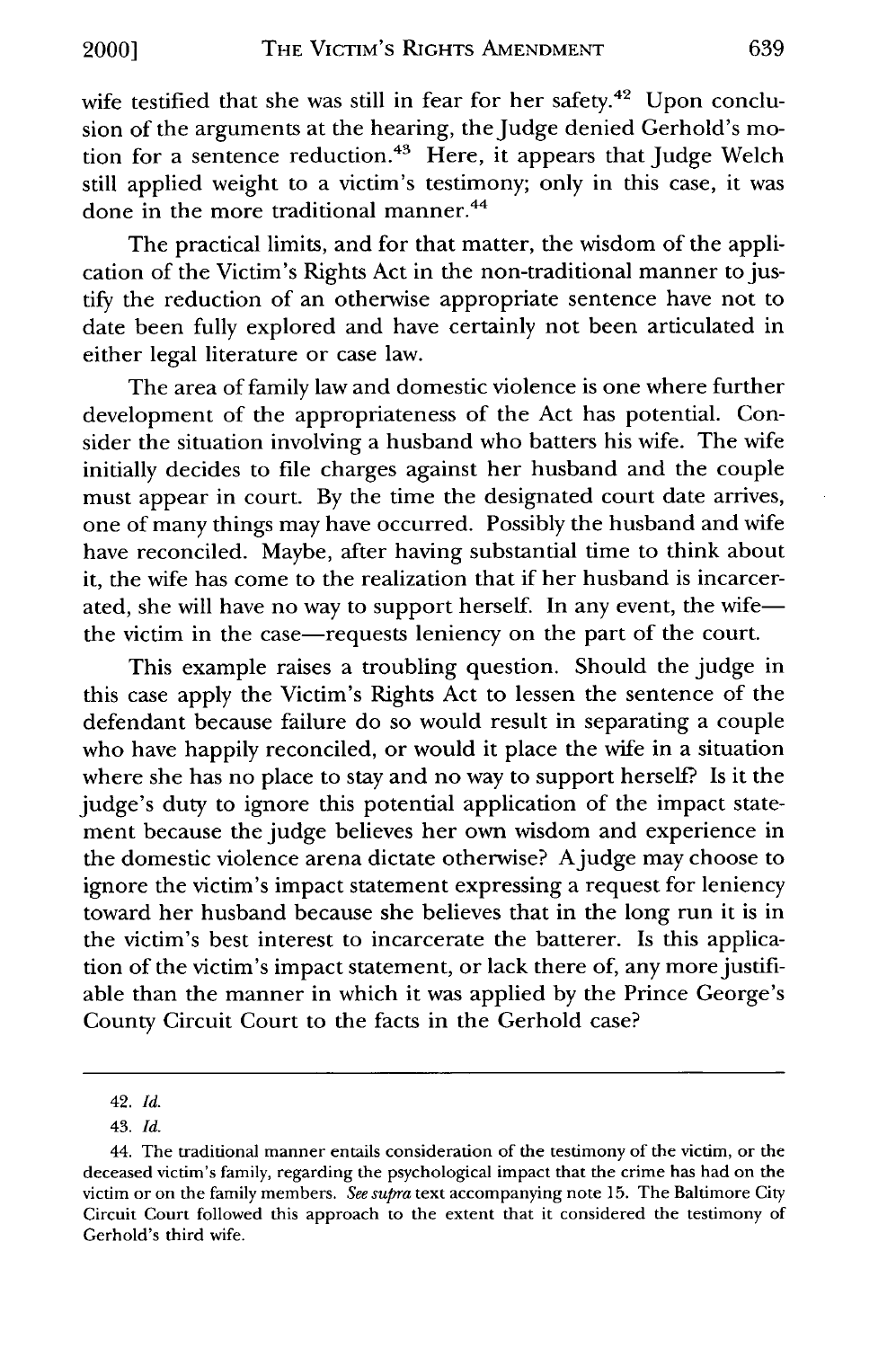Child abuse is yet another situation where the consideration of an impact statement might act to assist a defendant in receiving a lessened sentenced.<sup>45</sup> A father has repeatedly abused his children, yet once in court, the children plead with the judge to allow their father to go free, yet they face a future of foster homes and potential separation. The children are the victims of a violent act. Thus, the legislation allows for them to make a statement at the time of sentencing and the judge "must" give it due consideration. Should the judge ignore the statement because he knows the violence and abuse the kids face far outweigh the drawbacks of foster care or should the judge give consideration to the request and demonstrate leniency toward the defendant?

An entirely different arena where judges are in reality already using a victim's statement to benefit the defendant is in the sentencing of defendants convicted for white-collar crime offenses. For example, consider a situation involving the crime of embezzlement on the part of an accountant employed by a small family-owned business. The State prosecutes the accountant, and the prosecutor requests the maximum penalty. However, the victims in the case—the family that owns the business-plead with the court to allow the defendant to serve time on the weekends so that she will be able to work and to pay back restitution to the victims. Incarcerating the defendant in a situation such as this could actually cause further harm and suffering to the victims should their business go bankrupt when they are unable to collect money owed by the defendant. It is the situation today, where judges already allow for just such an arrangement to keep victims of embezzlement from suffering the loss of their businesses. This arrangement, in reality reflects the application of the Victim's Rights Act in a parallel fashion to how it was applied in the *Gerhold* case. In both situations, a defendant receives a lesser sentence so that a victim does not endure further harm or emotional suffering.<sup>46</sup>

<sup>45.</sup> For example, in *State v. Lucas,* No. CT991495X (7th Jud. Cir. Ct. Md. Feb. 29, 2000), a trial judge imposed a sentence of probation on a child abuse case after hearing a victim impact statement requesting no incarceration because the defendant was the victim's cousin. Judge Graydon S. McKee, III stated for the record that he was giving consideration to the victim's mother's statement. *See id.*

<sup>46.</sup> *Cf* State v. Whitlock, No. CT98-130X (7thJud. Cir. Md. Dec. 2, 1998) (imposing a sentence of five years with all but eighteen months suspended on a defendant who embezzled over \$150,000 so that she could obtain employment and pay back restitution to the victim).